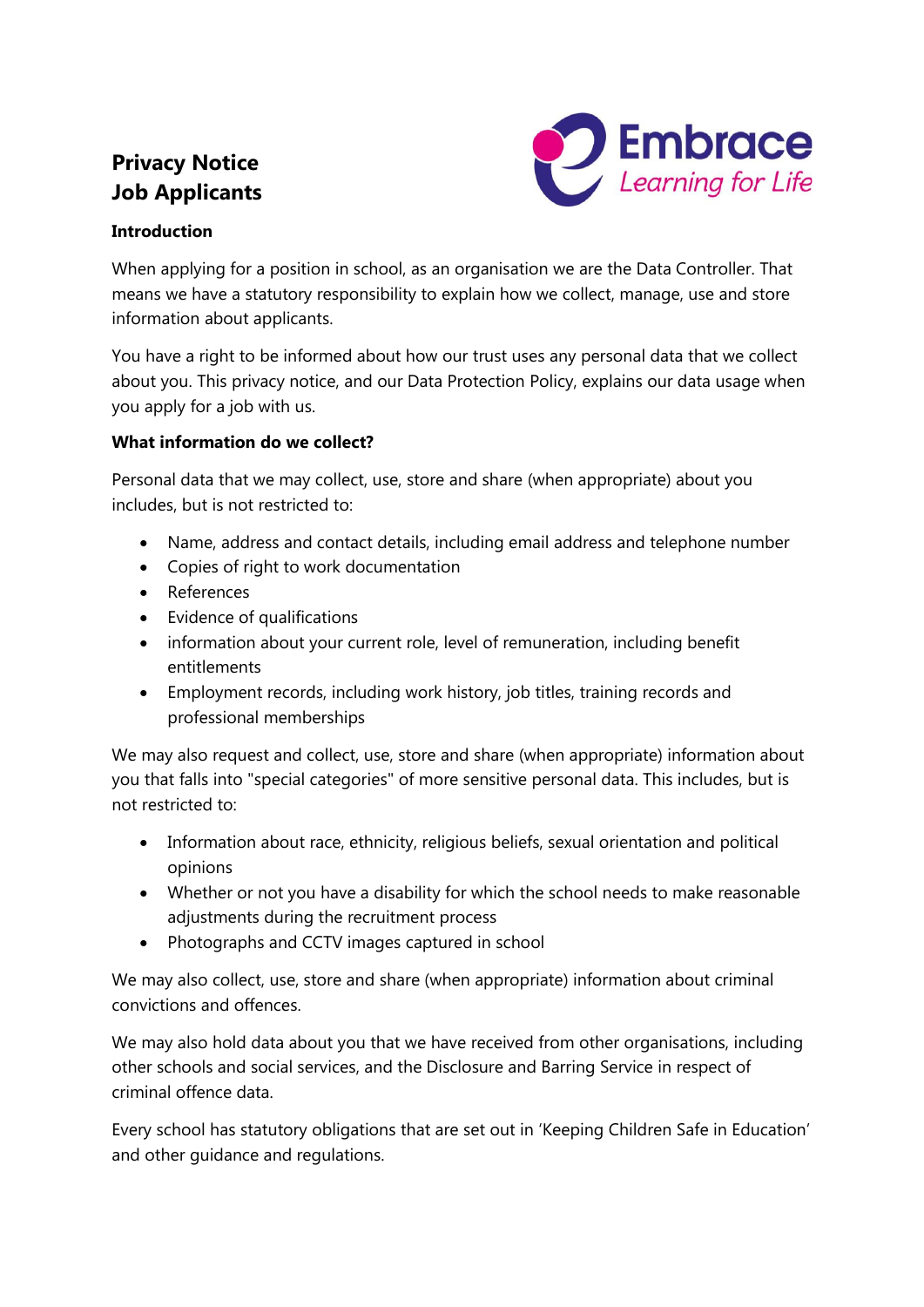## **Why we use this data?**

The school needs to process data to take steps at your request prior to entering into a contract with you. It may also need to process your data to enter into a contract with you.

The school needs to process data to ensure that it is complying with its legal obligations. For example, it is required to check a successful applicant's eligibility to work in the UK before employment starts.

The school has a legitimate interest in processing personal data during the recruitment process and for keeping records of the process. Processing data from job applicants allows the school to manage the recruitment process, assess and confirm a candidate's suitability for employment and decide to whom to offer a job. The school may also need to process data from job applicants to respond to and defend against legal claims.

The school may process information about whether or not applicants are disabled to make reasonable adjustments for candidates who have a disability. This is to carry out its obligations and exercise specific rights in relation to employment.

Where the school processes other special categories of data, such as information about ethnic origin, sexual orientation, disability or religion or belief, this is for equal opportunities monitoring purposes.

For some roles, the school is obliged to seek information about criminal convictions and offences. Where the school seeks this information, it does so because it is necessary for it to carry out its obligations and exercise specific rights in relation to employment.

The school will not use your data for any purpose other than the recruitment exercise for which you have applied.

## **How do we use the data?**

Your information may be shared internally for the purposes of the recruitment exercise. This includes members of the HR and recruitment team, shortlisting and interview panel members involved in the recruitment process (this may include external panel members), and IT staff if access to the data is necessary for the performance of their roles.

The school will not share your data with third parties, unless your application for employment is successful and it makes you an offer of employment. As well as circulating your application and related materials to the appropriate staff at the school, we will share your personal information for the above purposes as relevant and necessary with:

- your referees.
- Disclosure & Barring Service (DBS) in order to administer relevant recruitment checks and procedures.
- UK Visas & Immigration (UKVI) in order to administer relevant recruitment checks and procedures.
- Where relevant and as required for some posts, the Teacher Regulation Authority checks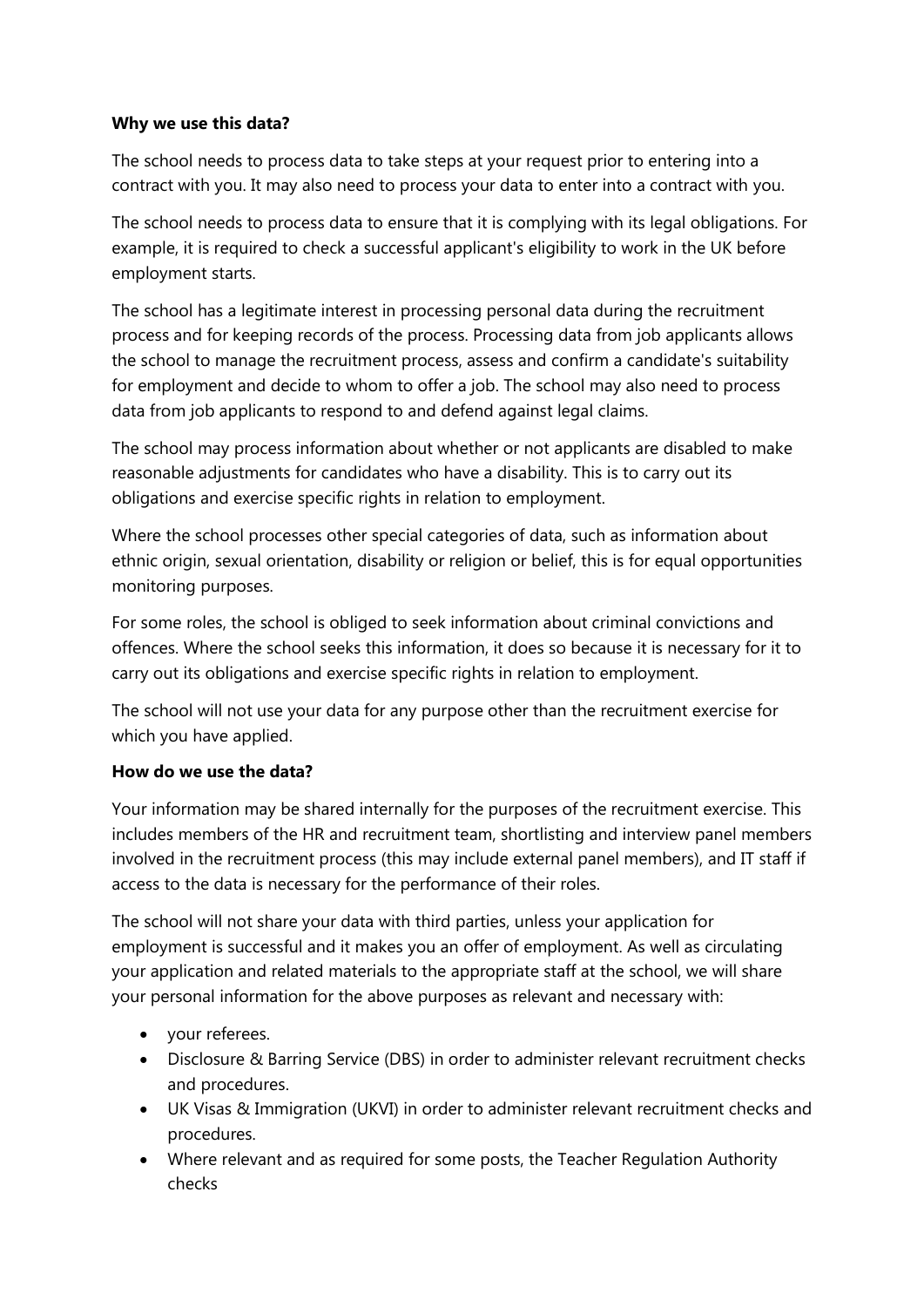Where you have provided us with consent to use your data, you may withdraw this consent at any time. We will make this clear when requesting your consent, and explain how you would go about withdrawing consent if you wish to do so.

## **Automated Decision Making and Profiling**

We do not currently process any personal data through automated decision making or profiling. If this changes in the future, we will amend any relevant privacy notices in order to explain the processing to you, including your right to object to it.

# **Collecting this data**

As a school, we have a legal obligation to safeguard and protect our pupils and also staff, volunteers and visitors to our setting. We collect the data for specific purposes.

# **What if you do not provide personal data?**

You are under no statutory or contractual obligation to provide data to the school during the recruitment process. However, if you do not provide the information, the school may not be able to process your application properly or at all.

Whenever we seek to collect information from you, we make it clear whether you must provide this information for us to process your application (and if so, what the possible consequences are of not complying), or whether you have a choice.

Most of the data we hold about you will come from you, but we may also hold data about you from:

- Local authorities
- Government departments or agencies
- Police forces, courts, tribunals

## **How we store this data**

The school takes the security of your data seriously. It has internal policies and controls in place to ensure that your data is not lost, accidentally destroyed, misused or disclosed, and is not accessed except by our employees in the proper performance of their duties.

We will dispose of your personal data securely when we no longer need it.

We keep applicant data for a period of up to 6 months if an applicant is not successful.

Successful applicants who secure a position then come within the employee/school workforce provisions.

## **Transferring data internationally**

We do not share personal information internationally.

## **Your rights**

You have a right to access and obtain a copy of your data on request;